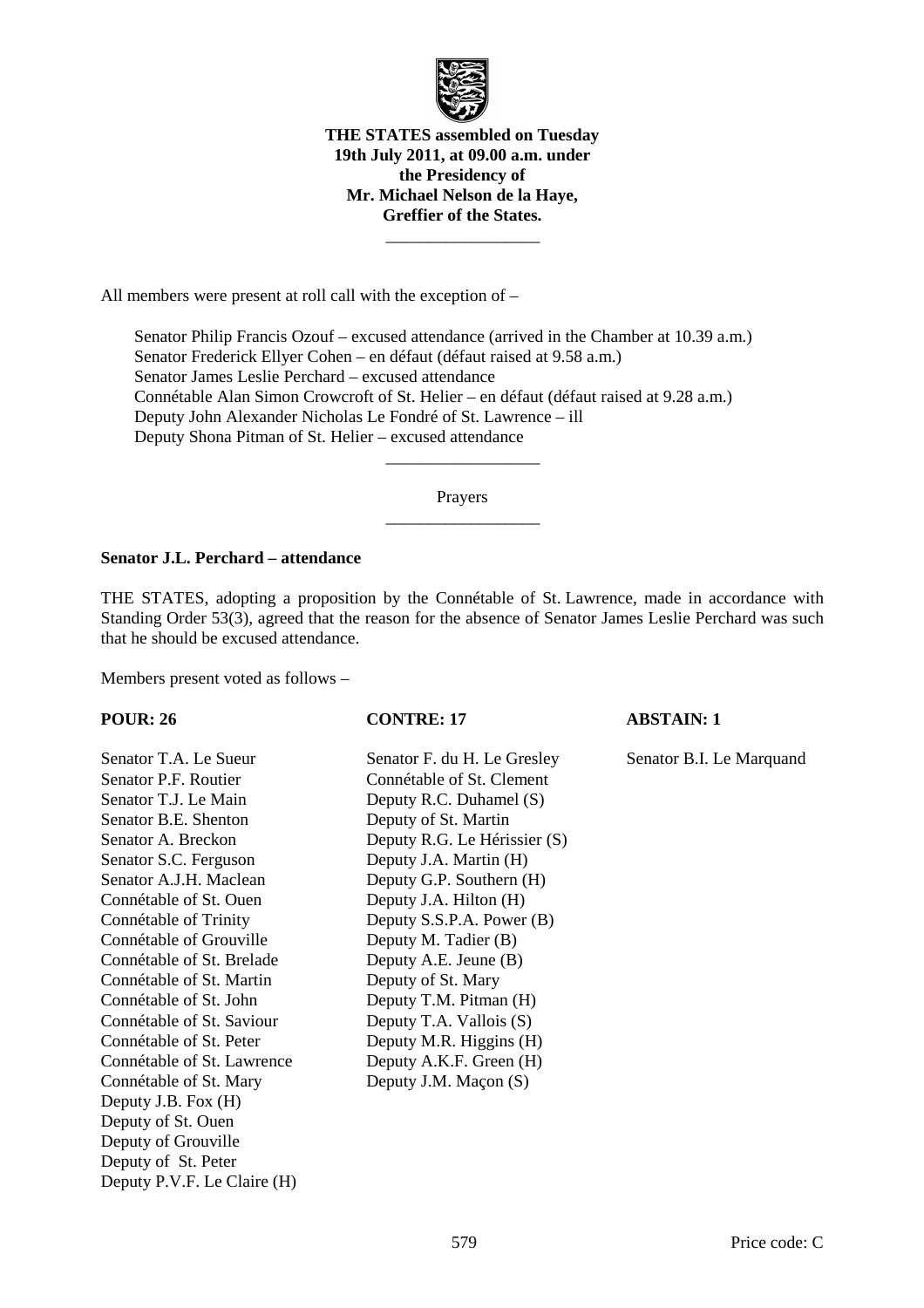Deputy of Trinity Deputy K.C. Lewis (S) Deputy I.J. Gorst (C) Deputy A.T. Dupré (C)

### **Documents presented or laid**

Income Support: Review of the interaction between Income Support and Employment – prepared by the International Centre for Public and Social Policy. Presented: 19th July 2011. *Minister for Social Security.* 

### **Roads and Pavements: legal liability in case of negligence P.75/2011**

THE STATES commenced consideration of a proposition of the Deputy of St. Martin concerning the legal liability relating to roads and pavements and rejected a proposition of the Connétable of St. Ouen that, in accordance with Standing Order 79, the debate should be suspended and the Corporate Service Scrutiny Panel should be requested to consider having the matter referred to it.

Members present voted as follows –

| <b>POUR: 22</b>           | <b>CONTRE: 23</b>            | <b>ABSTAIN: 2</b>         |
|---------------------------|------------------------------|---------------------------|
| Senator T.A. Le Sueur     | Senator P.F.C. Ozouf         | Senator S.C. Ferguson     |
| Senator P.F. Routier      | Senator B.E. Shenton         | Connétable of St. Brelade |
| Senator T.J. Le Main      | Senator A. Breckon           |                           |
| Senator F.E. Cohen        | Senator A.J.H. Maclean       |                           |
| Connétable of St. Ouen    | Senator B.I. Le Marquand     |                           |
| Connétable of St. Helier  | Senator F. du H. Le Gresley  |                           |
| Connétable of Trinity     | Connétable of St. Lawrence   |                           |
| Connétable of Grouville   | Deputy R.C. Duhamel (S)      |                           |
| Connétable of St. Martin  | Deputy of St. Martin         |                           |
| Connétable of St. Saviour | Deputy R.G. Le Hérissier (S) |                           |
| Connétable of St. Clement | Deputy J.A. Martin (H)       |                           |
| Connétable of St. Mary    | Deputy G.P. Southern (H)     |                           |
| Deputy J.B. Fox (H)       | Deputy of Grouville          |                           |
| Deputy of St. Ouen        | Deputy P.V.F. Le Claire (H)  |                           |
| Deputy of St. Peter       | Deputy of St. John           |                           |
| Deputy J.A. Hilton (H)    | Deputy M. Tadier (B)         |                           |
| Deputy of Trinity         | Deputy A.E. Jeune (B)        |                           |
| Deputy S.S.P.A. Power (B) | Deputy of St. Mary           |                           |
| Deputy K.C. Lewis (S)     | Deputy T.M. Pitman (H)       |                           |
| Deputy I.J. Gorst (C)     | Deputy T.A. Vallois (S)      |                           |
| Deputy A.T. Dupré (C)     | Deputy A.K.F. Green (H)      |                           |
| Deputy E.J. Noel (L)      | Deputy D.J. De Sousa (H)     |                           |
|                           | Deputy J.M. Maçon (S)        |                           |

THE STATES resumed consideration of a proposition of the Deputy of St. Martin, and, adopting a proposition of Senator Ben Edward Shenton, agreed that the matter should be put to the vote.

R.87/2011.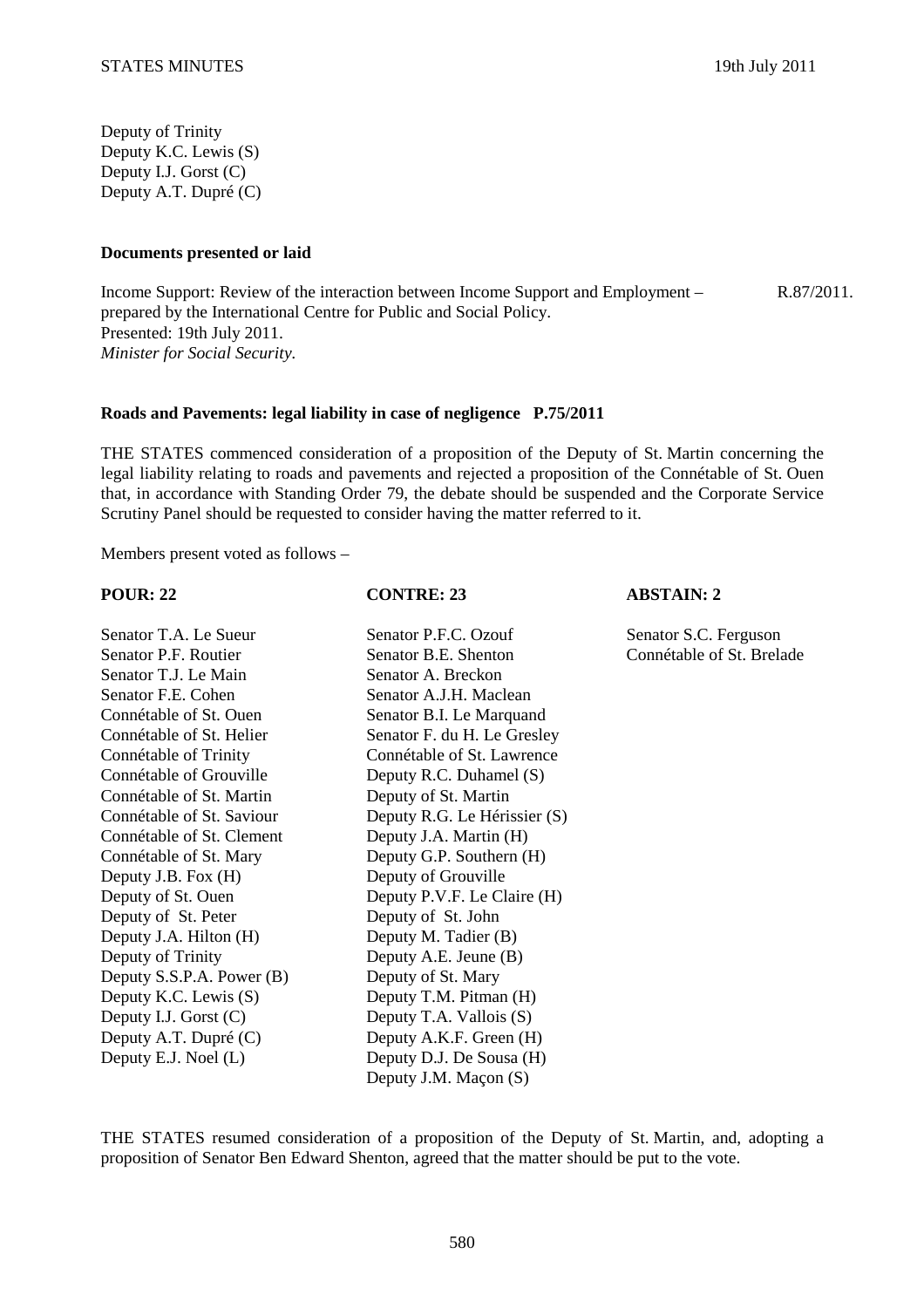Members present voted as follows –

Senator T.A. Le Sueur Senator A.J.H. Maclean Connétable of St. Brelade Senator P.F. Routier Deputy of St. Martin Senator T.J. Le Main Deputy J.A. Martin (H) Senator B.E. Shenton Deputy G.P. Southern (H) Senator S.C. Ferguson Deputy of Grouville Senator B.I. Le Marquand Deputy J.A. Hilton (H) Connétable of St. Ouen Deputy S.S.P.A. Power (B) Connétable of Trinity Deputy K.C. Lewis (S) Connétable of Grouville Deputy M. Tadier (B) Connétable of St. Martin Deputy of St. Mary Connétable of St. John Deputy T.M. Pitman (H) Connétable of St. Saviour Deputy T.A. Vallois (S) Connétable of St. Clement Deputy A.K.F. Green (H) Connétable of St. Peter Deputy D.J. De Sousa (H) Connétable of St. Lawrence Connétable of St. Mary Deputy R.C. Duhamel (S) Deputy of St. Ouen Deputy of St. Peter Deputy of Trinity Deputy I.J. Gorst (C) Deputy of St. John Deputy A.E. Jeune (B) Deputy A.T. Dupré (C) Deputy E.J. Noel (L) Deputy J.M. Maçon (S)

### **POUR: 28 CONTRE: 16 ABSTAIN: 1**

Senator P.F.C. Ozouf Deputy R.G. Le Hérissier (S) Senator F. du H. Le Gresley Deputy P.V.F. Le Claire (H)

THE STATES rejected a proposition of the Deputy of St. Martin to agree that appropriate legislation should be brought forward for approval to make the States, in respect of main roads ('grandes routes'), and the Parishes, in respect of parish roads (chemins vicinaux), legally responsible for damage to individuals suffered as a result of negligence caused by a failure by the relevant highway authority to maintain the roads and pavements in a proper state of repair; and to request the Minister for Transport and Technical Services to bring forward the appropriate amendments for States approval.

Members present voted as follows –

Senator A. Breckon Senator T.A. Le Sueur Senator F. du H. Le Gresley Senator P.F. Routier Connétable of St. Helier Senator P.F.C. Ozouf Deputy R.C. Duhamel (S) Senator T.J. Le Main Deputy of St. Martin Senator B.E. Shenton Deputy R.G. Le Hérissier (S) Senator S.C. Ferguson Deputy J.A. Martin (H) Senator A.J.H. Maclean Deputy G.P. Southern (H) Senator B.I. Le Marquand Deputy of St. Ouen Connétable of St. Ouen

### **POUR: 18 CONTRE: 30 ABSTAIN: 0**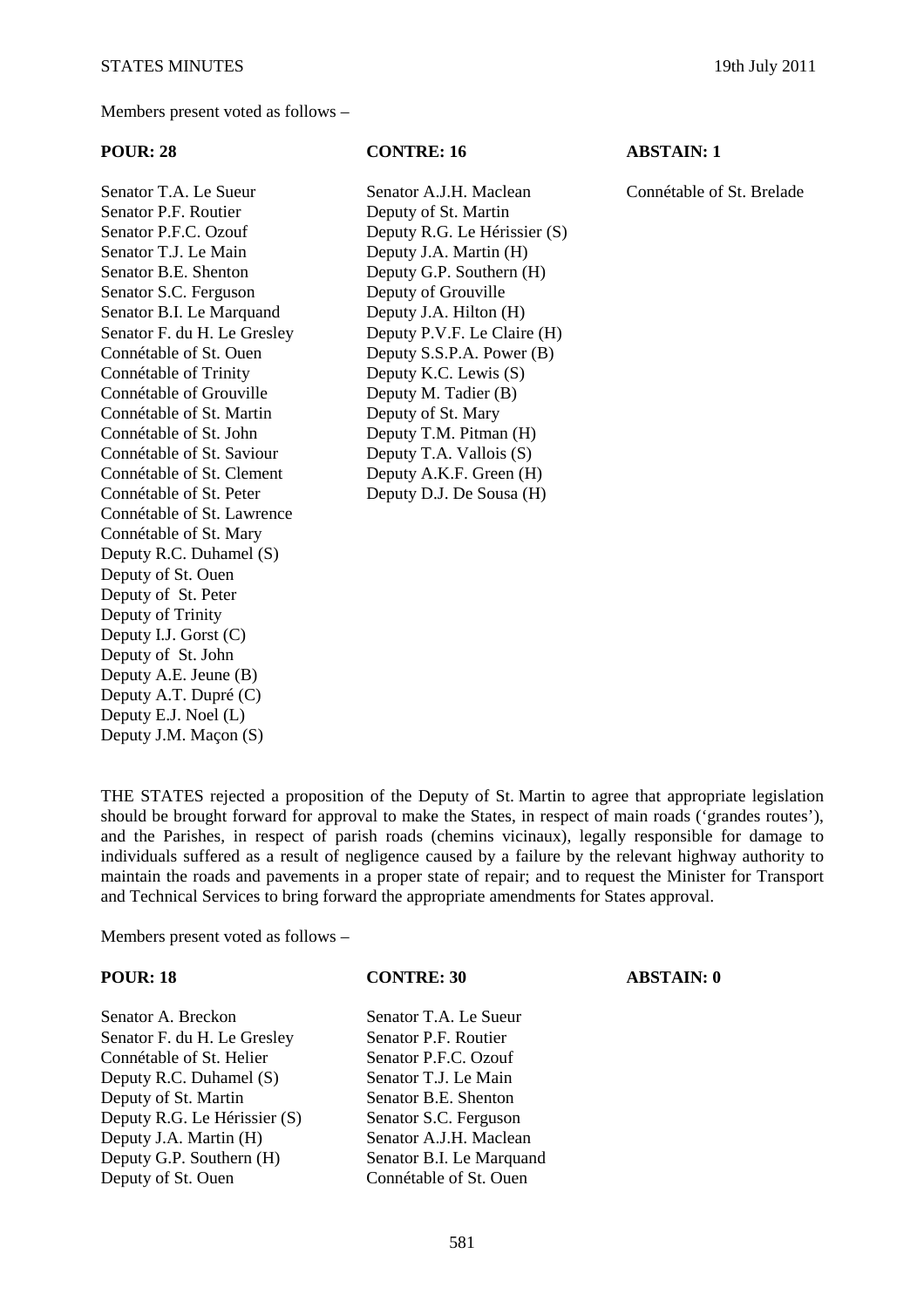Deputy of St. Peter Connétable of Trinity Deputy J.A. Hilton (H) Connétable of Grouville Deputy P.V.F. Le Claire (H) Connétable of St. Brelade Deputy of St. John Connétable of St. Martin Deputy M. Tadier (B) Connétable of St. John<br>Deputy of St. Mary Connétable of St. Savid Deputy T.M. Pitman (H) Connétable of St. Clement Deputy T.A. Vallois (S) Connétable of St. Peter

Connétable of St. Saviour Deputy D.J. De Sousa (H) Connétable of St. Lawrence Connétable of St. Mary Deputy J.B. Fox (H) Deputy of Grouville Deputy of Trinity Deputy S.S.P.A. Power (B) Deputy K.C. Lewis (S) Deputy I.J. Gorst (C) Deputy A.E. Jeune (B) Deputy A.T. Dupré (C) Deputy E.J. Noel (L) Deputy A.K.F. Green (H) Deputy J.M. Maçon (S)

## **Changes in Presidency**

Mr. Michael Nelson de la Haye, Greffier of the States retired from the Chair during consideration of the proposition of the Deputy of St. Martin concerning the 'Roads and Pavements: legal liability in case of negligence' (P.75/2011) and the meeting continued under the Presidency of the Deputy Bailiff. The Deputy Bailiff retired from the Chair before the proposition of the Deputy of St. Martin concerning the 'Roads and Pavements: legal liability in case of negligence' (P.75/2011) was put to the vote and the meeting continued under the Presidency of Mr. Michael Nelson de la Haye, Greffier of the States.

## **Draft Security Interests (Jersey) Law 201- P.88/2011**

THE STATES commenced consideration of the Draft Security Interests (Jersey) Law 201- and adopted the principles.

| <b>POUR: 34</b>             | <b>CONTRE: 1</b>       | <b>ABSTAIN: 0</b> |
|-----------------------------|------------------------|-------------------|
| Senator T.A. Le Sueur       | Deputy J.A. Martin (H) |                   |
| Senator P.F. Routier        |                        |                   |
| Senator P.F.C. Ozouf        |                        |                   |
| Senator B.E. Shenton        |                        |                   |
| Senator A. Breckon          |                        |                   |
| Senator S.C. Ferguson       |                        |                   |
| Senator A.J.H. Maclean      |                        |                   |
| Senator B.I. Le Marquand    |                        |                   |
| Senator F. du H. Le Gresley |                        |                   |
| Connétable of St. Ouen      |                        |                   |
| Connétable of St. Helier    |                        |                   |
| Connétable of Grouville     |                        |                   |
| Connétable of St. John      |                        |                   |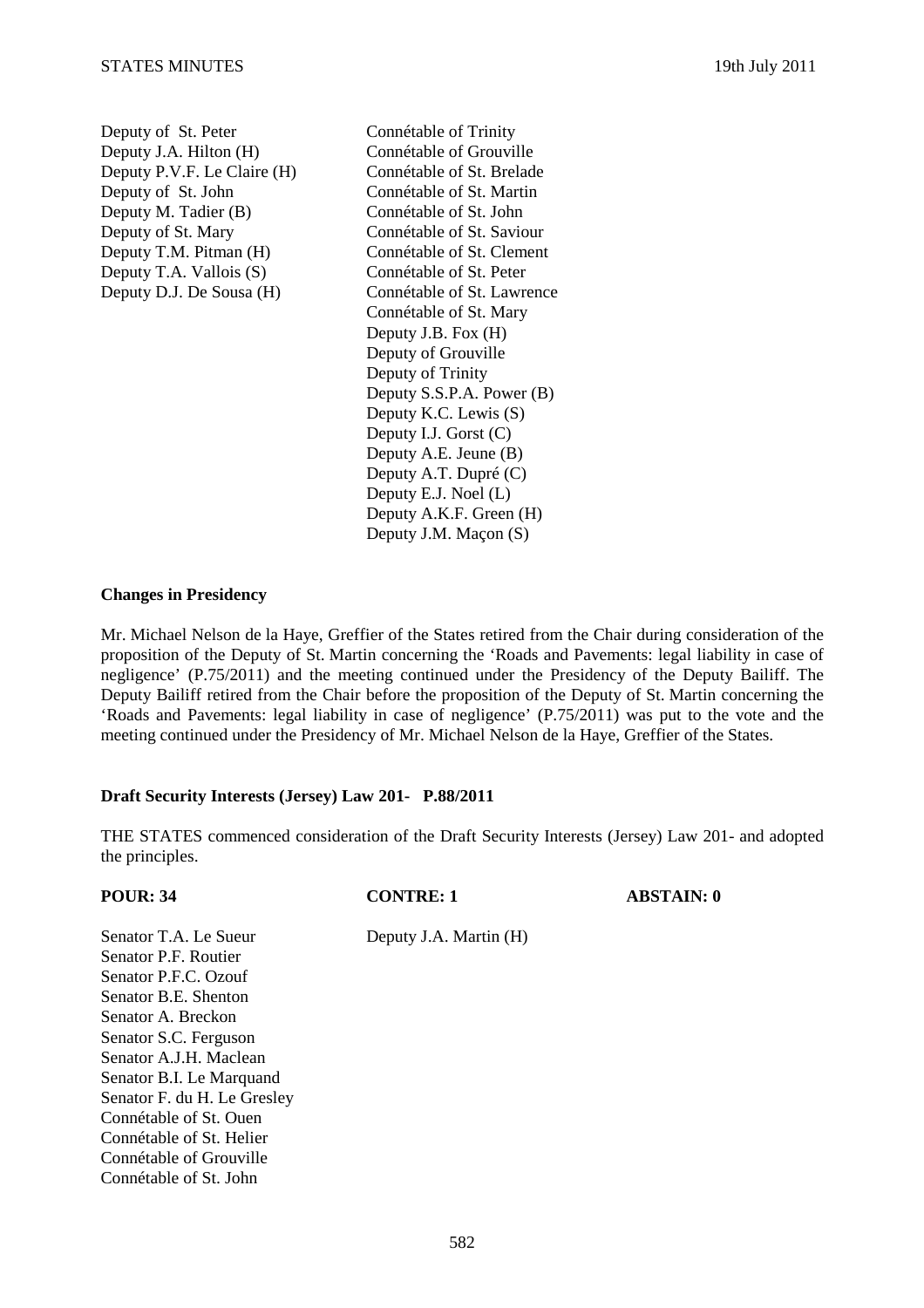Connétable of St. Lawrence Deputy R.C. Duhamel (S) Deputy of St. Martin Deputy R.G. Le Hérissier (S) Deputy J.B. Fox (H) Deputy of St. Ouen Deputy of Grouville Deputy J.A. Hilton (H) Deputy P.V.F. Le Claire (H) Deputy of Trinity Deputy S.S.P.A. Power (B) Deputy I.J. Gorst (C) Deputy M. Tadier (B) Deputy A.E. Jeune (B) Deputy T.M. Pitman (H) Deputy A.T. Dupré (C) Deputy E.J. Noel (L) Deputy T.A. Vallois (S) Deputy A.K.F. Green (H) Deputy D.J. De Sousa (H) Deputy J.M. Maçon (S)

THE STATES, having been informed that the relevant scrutiny panel had indicated that it did not wish to scrutinise the draft legislation, adopted Articles 1 to 96 and Schedules 1 and 2.

THE STATES, subject to the sanction of Her Most Excellent Majesty in Council, adopted a Law entitled the Security Interests (Jersey) Law 201-.

Members present voted as follows –

| <b>POUR: 41</b>             | <b>CONTRE: 0</b> | <b>ABSTAIN: 0</b> |
|-----------------------------|------------------|-------------------|
| Senator T.A. Le Sueur       |                  |                   |
| Senator P.F. Routier        |                  |                   |
| Senator P.F.C. Ozouf        |                  |                   |
| Senator B.E. Shenton        |                  |                   |
| Senator F.E. Cohen          |                  |                   |
| Senator A. Breckon          |                  |                   |
| Senator S.C. Ferguson       |                  |                   |
| Senator A.J.H. Maclean      |                  |                   |
| Senator B.I. Le Marquand    |                  |                   |
| Senator F. du H. Le Gresley |                  |                   |
| Connétable of St. Ouen      |                  |                   |
| Connétable of St. Helier    |                  |                   |
| Connétable of Trinity       |                  |                   |
| Connétable of Grouville     |                  |                   |
| Connétable of St. Brelade   |                  |                   |
| Connétable of St. Martin    |                  |                   |
| Connétable of St. John      |                  |                   |
| Connétable of St. Saviour   |                  |                   |
| Connétable of St. Clement   |                  |                   |
| Connétable of St. Lawrence  |                  |                   |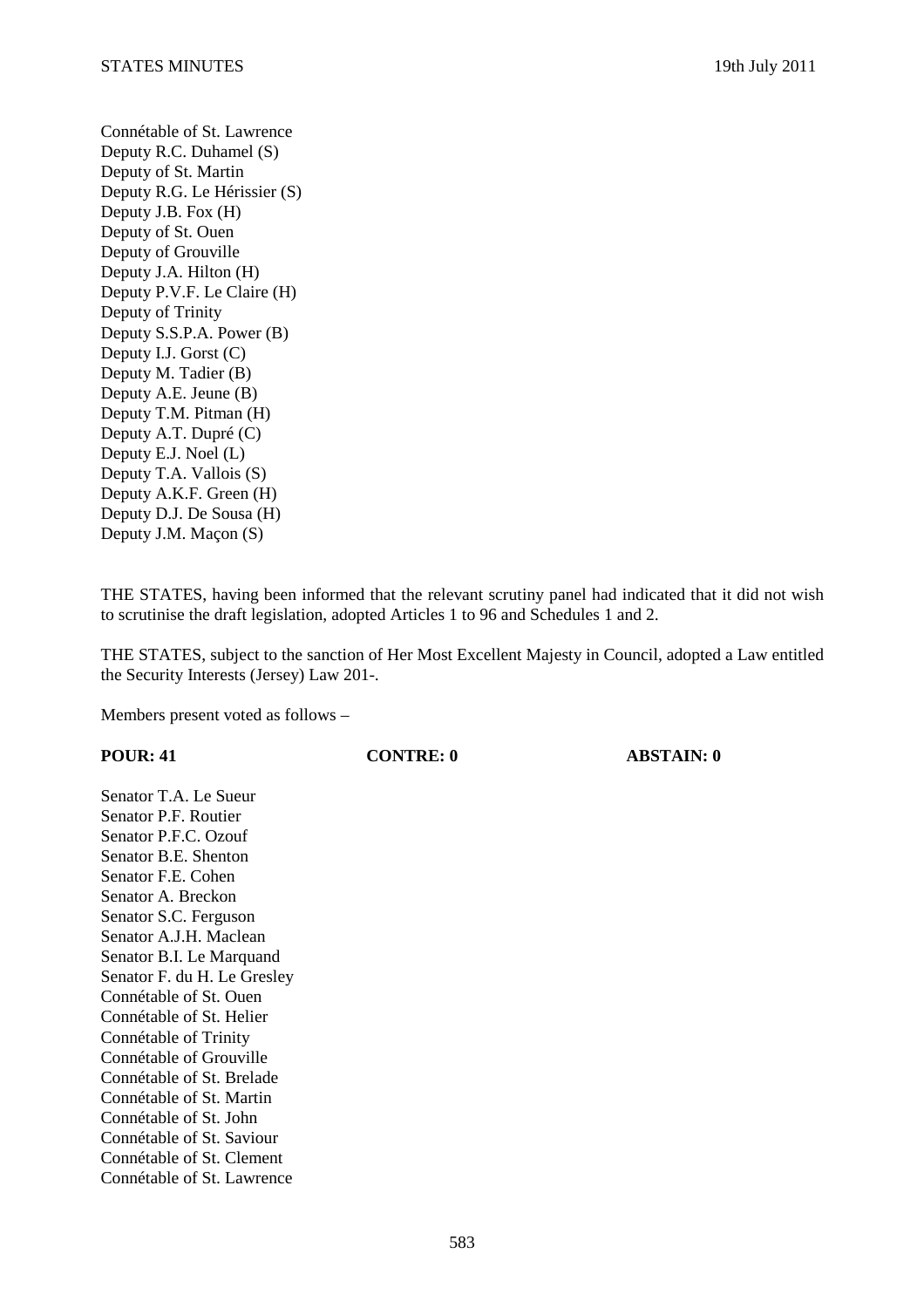Connétable of St. Mary Deputy R.C. Duhamel (S) Deputy of St. Martin Deputy R.G. Le Hérissier (S) Deputy J.B. Fox (H) Deputy of St. Ouen Deputy of Grouville Deputy J.A. Hilton (H) Deputy P.V.F. Le Claire (H) Deputy of Trinity Deputy S.S.P.A. Power (B) Deputy K.C. Lewis (S) Deputy I.J. Gorst (C) Deputy M. Tadier (B) Deputy A.E. Jeune (B) Deputy T.M. Pitman (H) Deputy A.T. Dupré (C) Deputy E.J. Noel (L) Deputy T.A. Vallois (S) Deputy D.J. De Sousa (H) Deputy J.M. Maçon (S)

# **Draft Medicines (Amendment No. 3) (Jersey) Law 201- P.94/2011**

THE STATES commenced consideration of the Draft Medicines (Amendment No. 3) (Jersey) Law 201 and adopted the principles.

Members present voted as follows –

**POUR: 41 CONTRE: 0 ABSTAIN: 0** 

Senator T.A. Le Sueur Senator P.F.C. Ozouf Senator B.E. Shenton Senator F.E. Cohen Senator S.C. Ferguson Senator A.J.H. Maclean Senator B.I. Le Marquand Senator F. du H. Le Gresley Connétable of St. Ouen Connétable of Grouville Connétable of St. Brelade Connétable of St. Martin Connétable of St. John Connétable of St. Saviour Connétable of St. Clement Connétable of St. Lawrence Connétable of St. Mary Deputy R.C. Duhamel (S) Deputy of St. Martin Deputy R.G. Le Hérissier (S) Deputy J.B. Fox (H)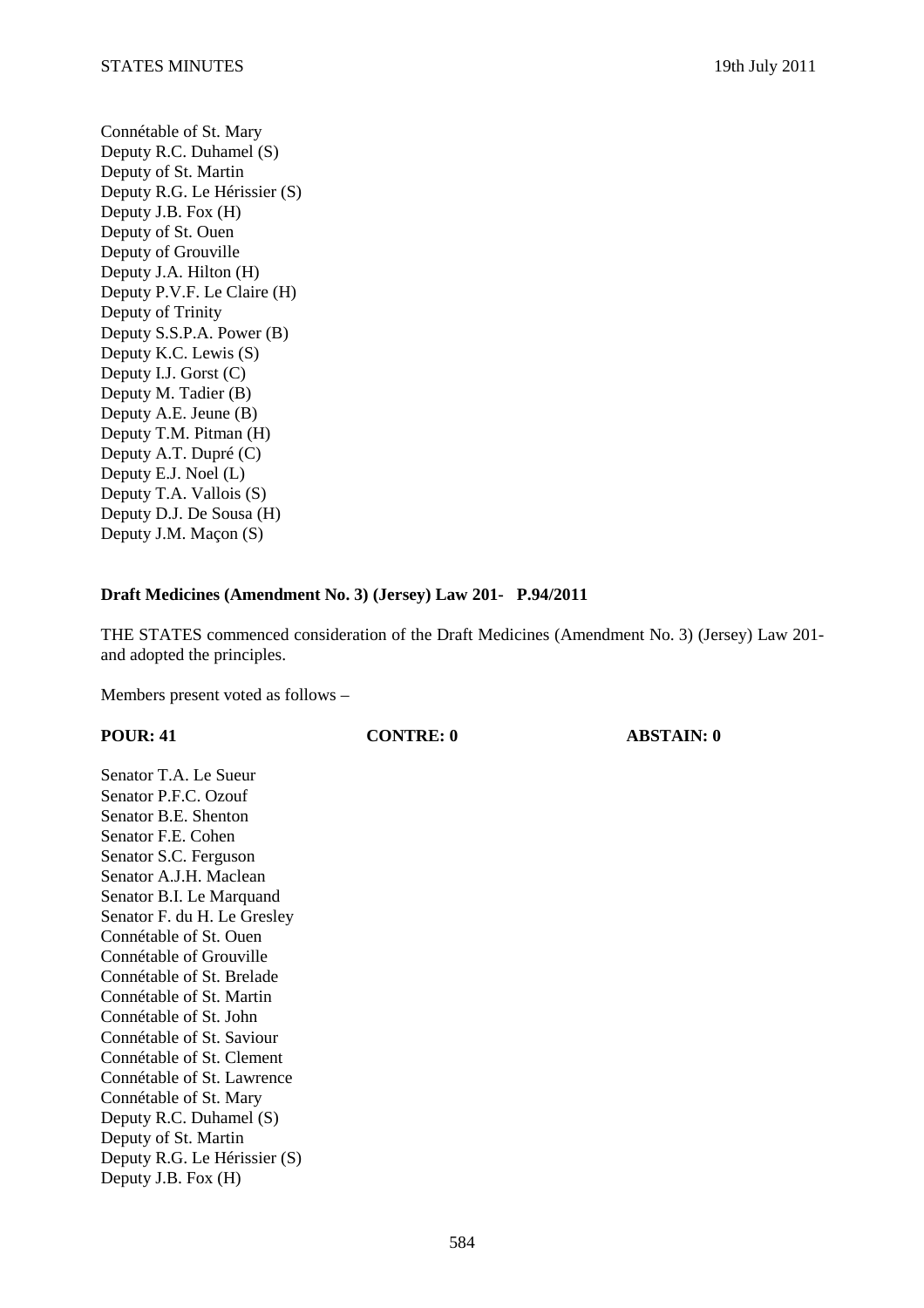Deputy J.A. Martin (H) Deputy of St. Ouen Deputy of Grouville Deputy J.A. Hilton (H) Deputy P.V.F. Le Claire (H) Deputy of Trinity Deputy S.S.P.A. Power (B) Deputy K.C. Lewis (S) Deputy I.J. Gorst (C) Deputy of St. John Deputy M. Tadier (B) Deputy A.E. Jeune (B) Deputy of St. Mary Deputy T.M. Pitman (H) Deputy A.T. Dupré (C) Deputy E.J. Noel (L) Deputy T.A. Vallois (S) Deputy A.K.F. Green (H) Deputy D.J. De Sousa (H) Deputy J.M. Maçon (S)

THE STATES, having been informed that the relevant scrutiny panel had indicated that it did not wish to scrutinise the draft legislation, adopted Articles 1 to 10.

THE STATES, subject to the sanction of Her Most Excellent Majesty in Council, adopted a Law entitled the Medicines (Amendment No. 3) (Jersey) Law 201-.

Members present voted as follows –

**POUR: 36 CONTRE: 0 ABSTAIN: 0** 

Senator P.F. Routier Senator P.F.C. Ozouf Senator T.J. Le Main Senator A. Breckon Senator F. du H. Le Gresley Connétable of St. Ouen Connétable of Trinity Connétable of Grouville Connétable of St. Brelade Connétable of St. John Connétable of St. Saviour Connétable of St. Clement Connétable of St. Peter Connétable of St. Mary Deputy R.C. Duhamel (S) Deputy of St. Martin Deputy R.G. Le Hérissier (S) Deputy J.B. Fox (H) Deputy J.A. Martin (H) Deputy G.P. Southern (H) Deputy of St. Ouen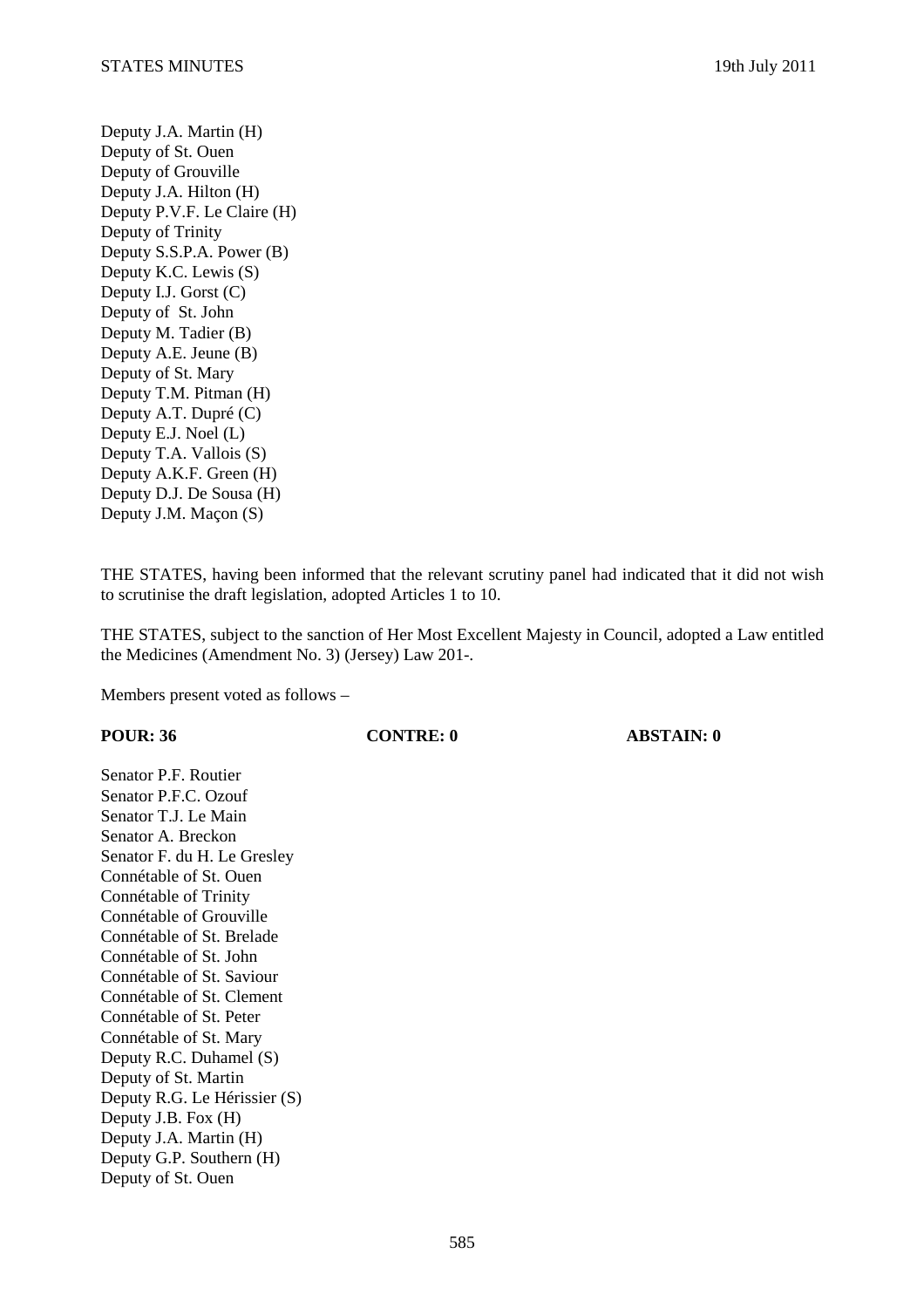Deputy of Grouville Deputy of St. Peter Deputy J.A. Hilton (H) Deputy P.V.F. Le Claire (H) Deputy of Trinity Deputy S.S.P.A. Power (B) Deputy K.C. Lewis (S) Deputy I.J. Gorst (C) Deputy of St. John Deputy A.E. Jeune (B) Deputy A.T. Dupré (C) Deputy E.J. Noel (L) Deputy A.K.F. Green (H) Deputy D.J. De Sousa (H) Deputy J.M. Maçon (S)

## **Changes in Presidency**

Mr. Michael Nelson de la Haye, Greffier of the States retired from the Chair during consideration of the Draft Medicines (Amendment No. 3) (Jersey) Law 201- (P.94/2011) and the meeting continued under the Presidency of the Deputy Bailiff.

### **Draft Public Finances (Amendment No. 3) (Jersey) Law 201- P.97/2011**

THE STATES commenced consideration of the Draft Public Finances (Amendment No. 3) (Jersey) Law 201- and adopted the principles.

Members present voted as follows –

Senator T.A. Le Sueur Deputy G.P. Southern (H) Deputy M. Tadier (B) Senator P.F. Routier Deputy T.M. Pitman (H) Deputy of St. Mary Senator P.F.C. Ozouf Deputy J.M. Maçon (S) Senator T.J. Le Main Senator B.E. Shenton Senator F.E. Cohen Senator A. Breckon Senator S.C. Ferguson Senator A.J.H. Maclean Senator B.I. Le Marquand Senator F. du H. Le Gresley Connétable of St. Ouen Connétable of St. Helier Connétable of Trinity Connétable of Grouville Connétable of St. Brelade Connétable of St. Martin Connétable of St. John Connétable of St. Saviour Connétable of St. Clement

**POUR: 45 CONTRE: 3 ABSTAIN: 2**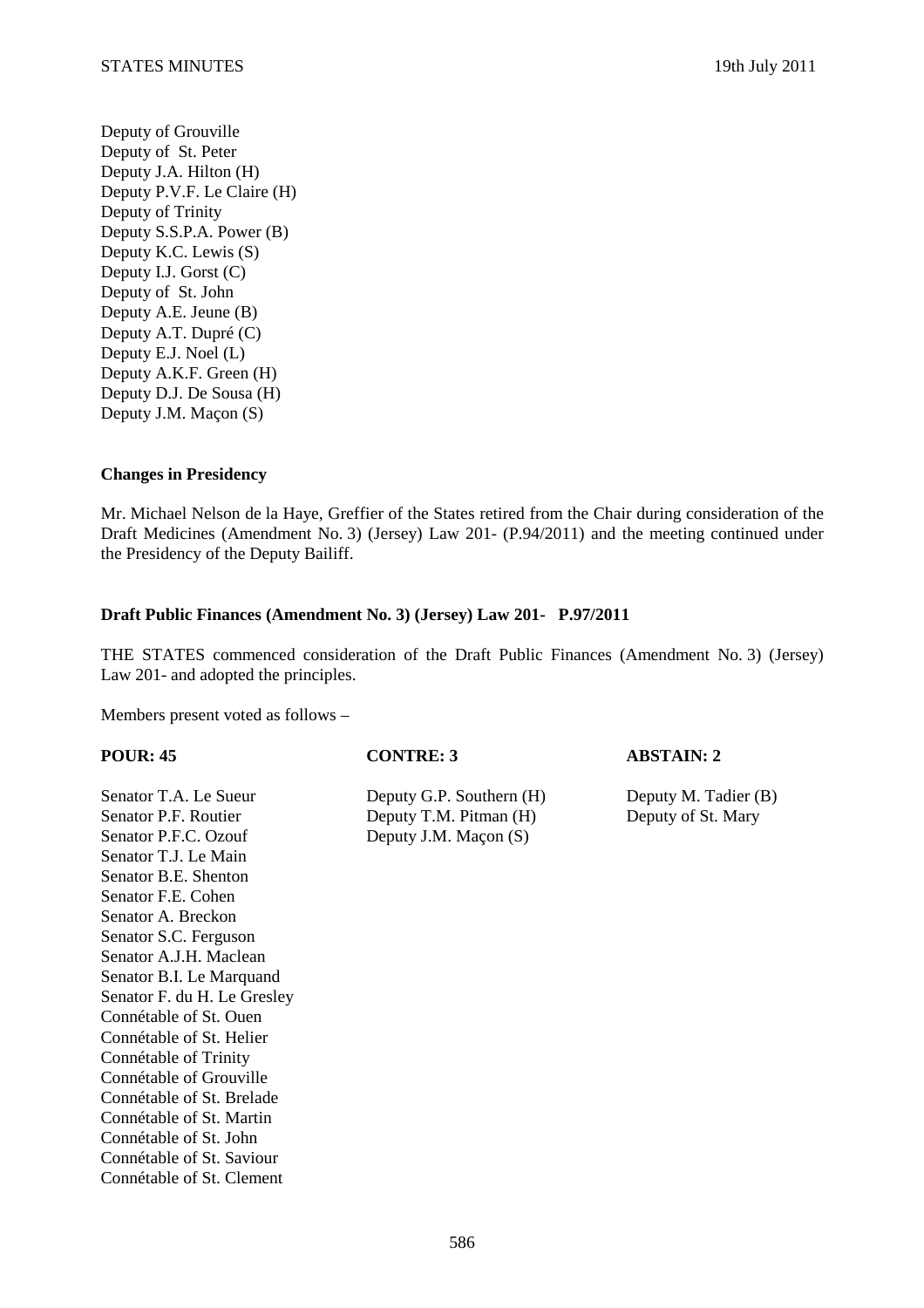Connétable of St. Peter Connétable of St. Lawrence Connétable of St. Mary Deputy R.C. Duhamel (S) Deputy of St. Martin Deputy R.G. Le Hérissier (S) Deputy J.B. Fox (H) Deputy J.A. Martin (H) Deputy of St. Ouen Deputy of Grouville Deputy of St. Peter Deputy J.A. Hilton (H) Deputy P.V.F. Le Claire (H) Deputy of Trinity Deputy S.S.P.A. Power (B) Deputy K.C. Lewis (S) Deputy I.J. Gorst (C) Deputy of St. John Deputy A.E. Jeune (B) Deputy A.T. Dupré (C) Deputy E.J. Noel (L) Deputy T.A. Vallois (S) Deputy M.R. Higgins (H) Deputy A.K.F. Green (H) Deputy D.J. De Sousa (H)

THE STATES, having been informed that the relevant scrutiny panel had indicated that it did not wish to scrutinise the draft legislation, adopted Articles 1 and 2.

THE STATES adopted Article 3.

Members present voted as follows –

Senator P.F.C. Ozouf Deputy R.C. Duhamel (S) Senator T.J. Le Main Deputy G.P. Southern (H) Senator F.E. Cohen Deputy M. Tadier (B) Senator S.C. Ferguson Deputy T.M. Pitman (H) Senator A.J.H. Maclean Deputy M.R. Higgins (H) Senator B.I. Le Marquand Deputy J.M. Maçon (S) Senator F. du H. Le Gresley Connétable of St. Helier Connétable of Trinity Connétable of Grouville Connétable of St. Brelade Connétable of St. Saviour Connétable of St. Mary Deputy of St. Martin

Senator T.A. Le Sueur Senator A. Breckon Deputy J.A. Martin (H) Senator B.E. Shenton Deputy P.V.F. Le Claire (H)

**POUR: 30 CONTRE: 8 ABSTAIN: 1**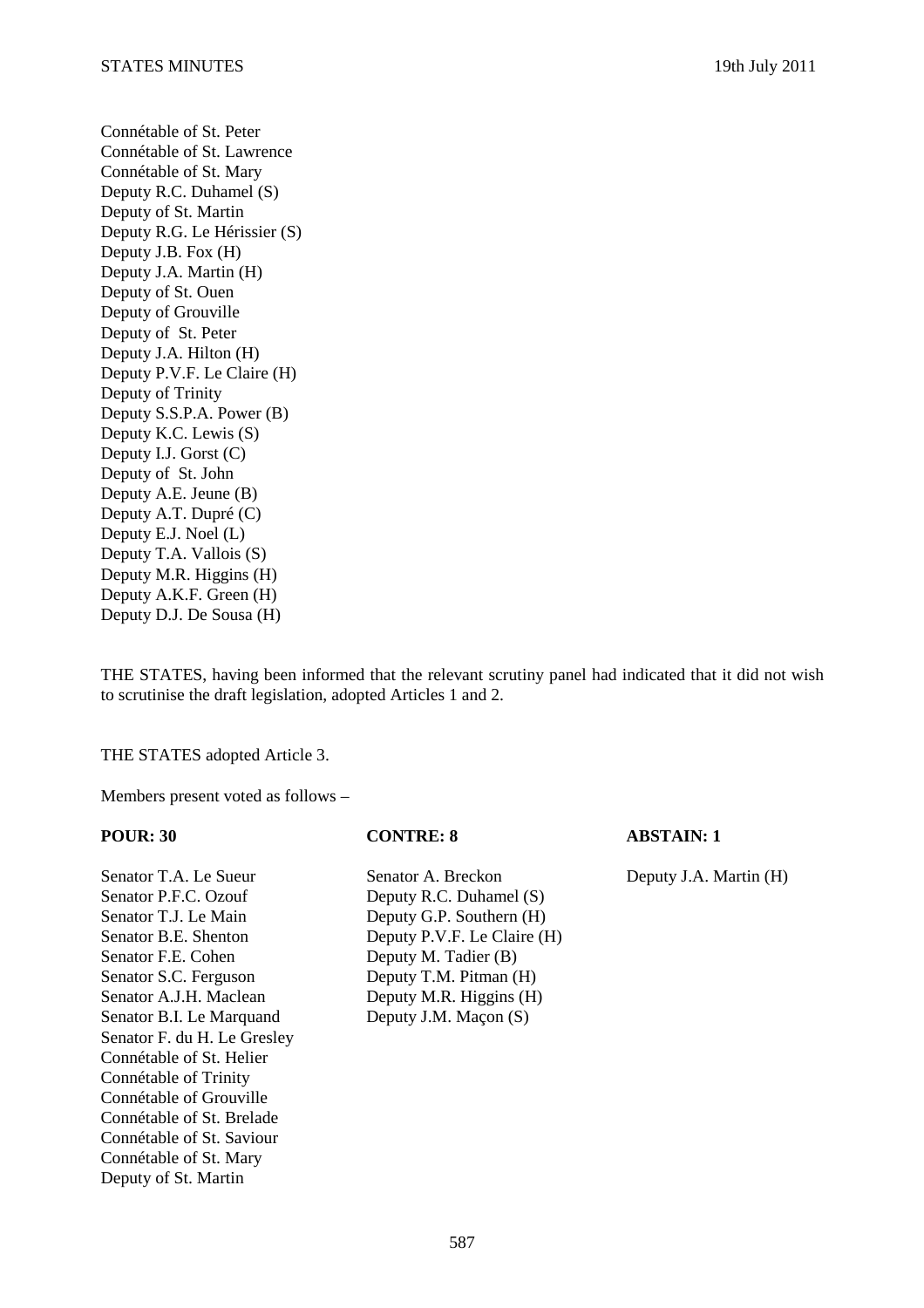Deputy R.G. Le Hérissier (S) Deputy of St. Ouen Deputy of Grouville Deputy of St. Peter Deputy J.A. Hilton (H) Deputy of Trinity Deputy S.S.P.A. Power (B) Deputy K.C. Lewis (S) Deputy I.J. Gorst (C) Deputy A.E. Jeune (B) Deputy A.T. Dupré (C) Deputy E.J. Noel (L) Deputy T.A. Vallois (S) Deputy D.J. De Sousa (H)

THE STATES adopted Articles 4 to 11.

THE STATES, subject to the sanction of Her Most Excellent Majesty in Council, adopted a Law entitled the Public Finances (Amendment No. 3) (Jersey) Law 201-.

Members present voted as follows –

**POUR: 41 CONTRE: 7 ABSTAIN: 0** 

Senator T.A. Le Sueur Senator A. Breckon Senator P.F. Routier Deputy G.P. Southern (H) Senator P.F.C. Ozouf Deputy P.V.F. Le Claire (H) Senator T.J. Le Main Deputy M. Tadier (B) Senator B.E. Shenton Deputy T.M. Pitman (H) Senator F.E. Cohen Deputy M.R. Higgins (H) Senator S.C. Ferguson Deputy J.M. Maçon (S) Senator A.J.H. Maclean Senator B.I. Le Marquand Senator F. du H. Le Gresley Connétable of St. Ouen Connétable of St. Helier Connétable of Trinity Connétable of Grouville Connétable of St. Brelade Connétable of St. Martin Connétable of St. John Connétable of St. Saviour Connétable of St. Clement Connétable of St. Peter Connétable of St. Lawrence Connétable of St. Mary Deputy R.C. Duhamel (S) Deputy of St. Martin Deputy R.G. Le Hérissier (S) Deputy J.B. Fox (H) Deputy J.A. Martin (H) Deputy of St. Ouen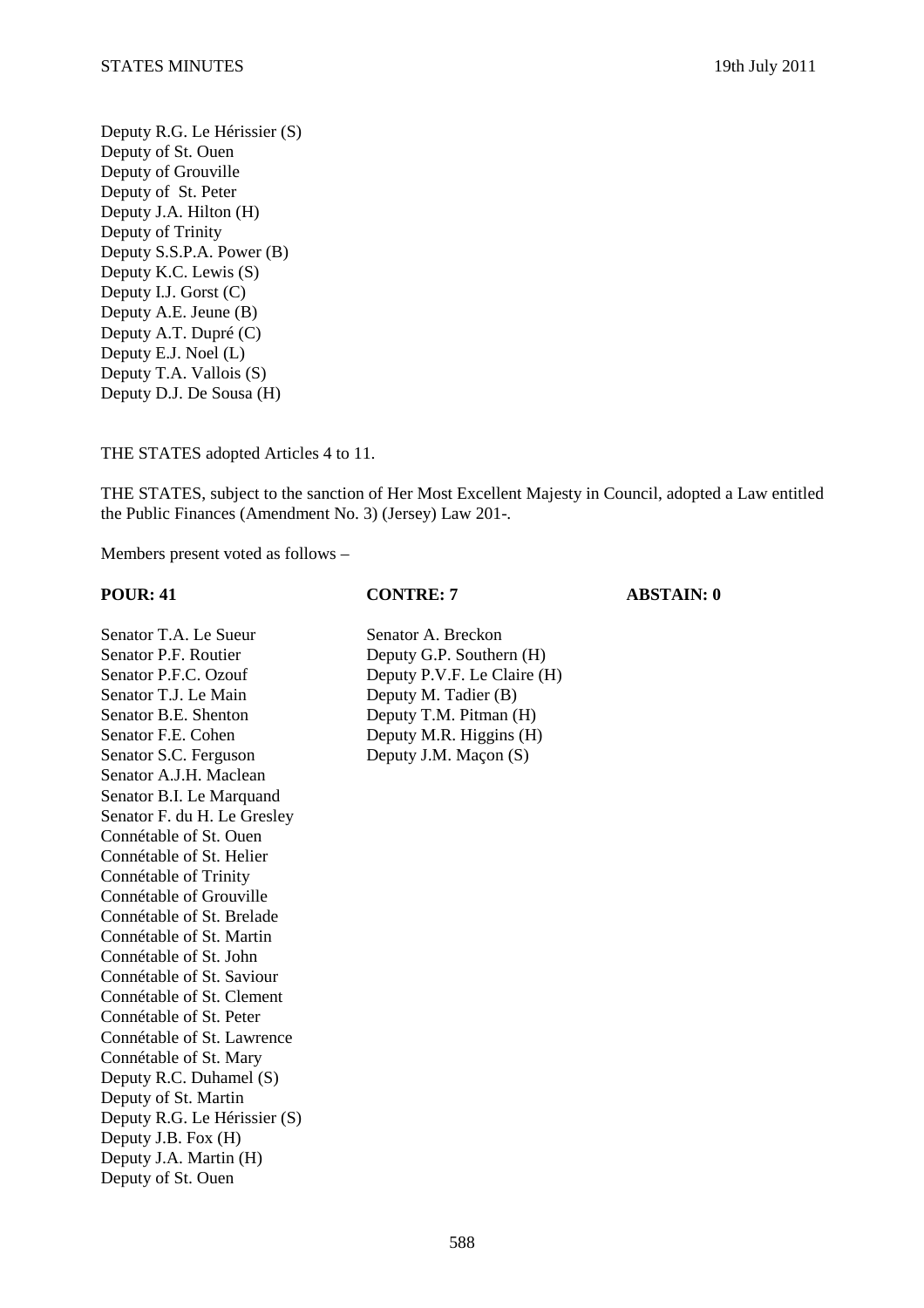Deputy of Grouville Deputy of St. Peter Deputy J.A. Hilton (H) Deputy of Trinity Deputy S.S.P.A. Power (B) Deputy K.C. Lewis (S) Deputy I.J. Gorst (C) Deputy A.E. Jeune (B) Deputy A.T. Dupré (C) Deputy E.J. Noel (L) Deputy T.A. Vallois (S) Deputy A.K.F. Green (H) Deputy D.J. De Sousa (H)

## **Policing of Beaches and Parks Scrutiny Sub Panel – statement**

*(see Official Report/Hansard)* 

The Chairman of the Policing of Beaches and Parks Scrutiny Sub Panel made a statement regarding the outcome of the Sub-Panel's review.

# **Draft Fire and Rescue Service (Jersey) Law 201- P.98/2011**

THE STATES commenced consideration of the Draft Fire and Rescue Service (Jersey) Law 201- and adopted the principles.

Members present voted as follows –

**POUR: 37 CONTRE: 0 ABSTAIN: 0** 

Senator P.F. Routier Senator P.F.C. Ozouf Senator T.J. Le Main Senator B.E. Shenton Senator S.C. Ferguson Senator A.J.H. Maclean Senator B.I. Le Marquand Senator F. du H. Le Gresley Connétable of St. Ouen Connétable of Trinity Connétable of Grouville Connétable of St. Brelade Connétable of St. Martin Connétable of St. John Connétable of St. Saviour Connétable of St. Clement Connétable of St. Lawrence Deputy R.C. Duhamel (S) Deputy of St. Martin Deputy R.G. Le Hérissier (S) Deputy J.B. Fox (H) Deputy of St. Ouen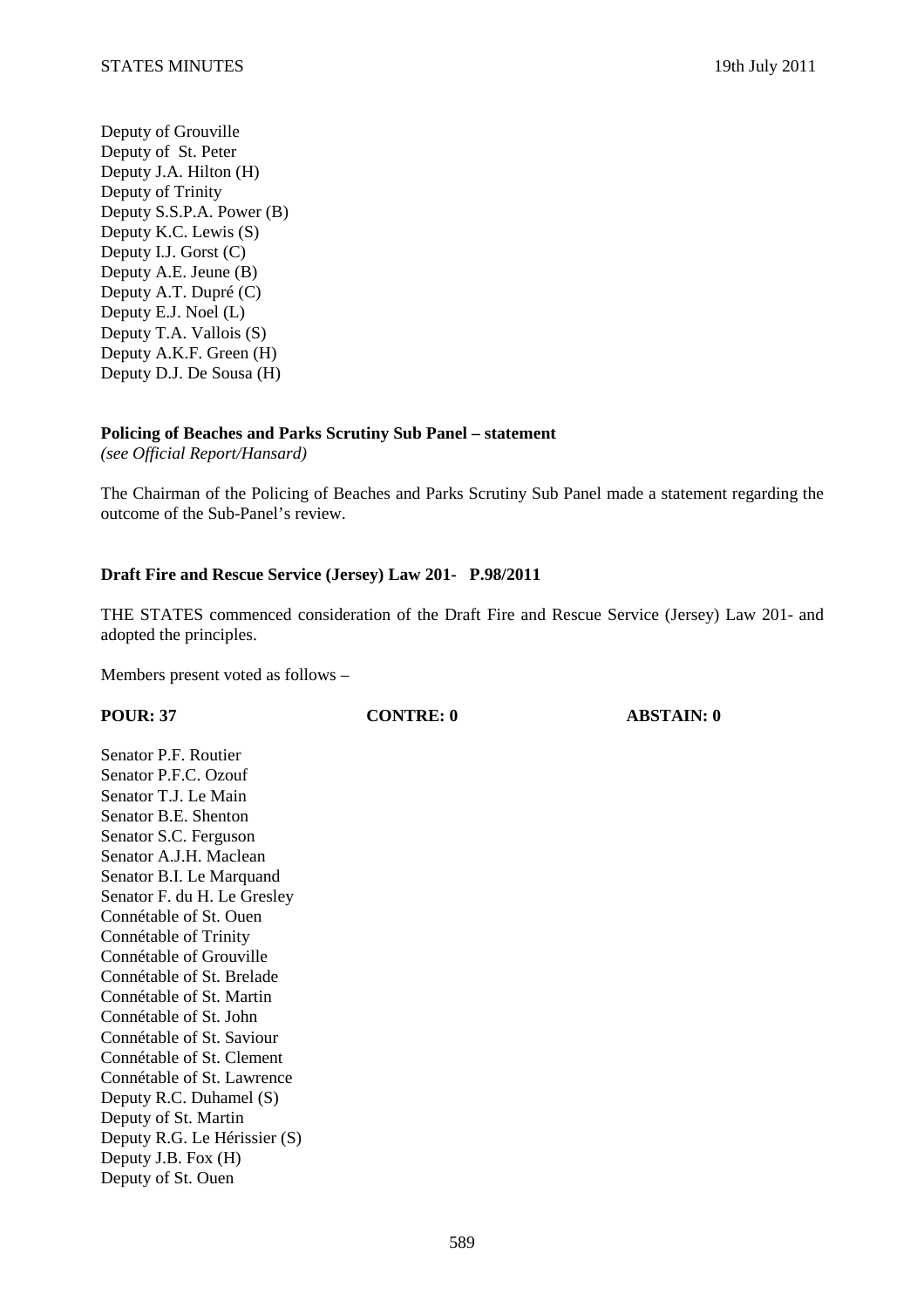Deputy J.A. Hilton (H) Deputy P.V.F. Le Claire (H) Deputy of Trinity Deputy S.S.P.A. Power (B) Deputy K.C. Lewis (S) Deputy I.J. Gorst (C) Deputy of St. John Deputy A.E. Jeune (B) Deputy T.M. Pitman (H) Deputy A.T. Dupré (C) Deputy E.J. Noel (L) Deputy T.A. Vallois (S) Deputy A.K.F. Green (H) Deputy D.J. De Sousa (H) Deputy J.M. Maçon (S)

THE STATES, having been informed that the relevant scrutiny panel had indicated that it did not wish to scrutinise the draft legislation, adopted Articles 1 to 5.

THE STATES adopted Articles 6 to 14.

THE STATES adopted Articles 15 to 20.

Members present voted as follows –

**POUR: 42 CONTRE: 0 ABSTAIN: 0** 

Senator P.F. Routier Senator P.F.C. Ozouf Senator T.J. Le Main Senator B.E. Shenton Senator F.E. Cohen Senator A. Breckon Senator S.C. Ferguson Senator A.J.H. Maclean Senator B.I. Le Marquand Senator F. du H. Le Gresley Connétable of St. Ouen Connétable of Trinity Connétable of Grouville Connétable of St. Brelade Connétable of St. John Connétable of St. Saviour Connétable of St. Clement Connétable of St. Peter Connétable of St. Lawrence Connétable of St. Mary Deputy R.C. Duhamel (S) Deputy of St. Martin Deputy R.G. Le Hérissier (S)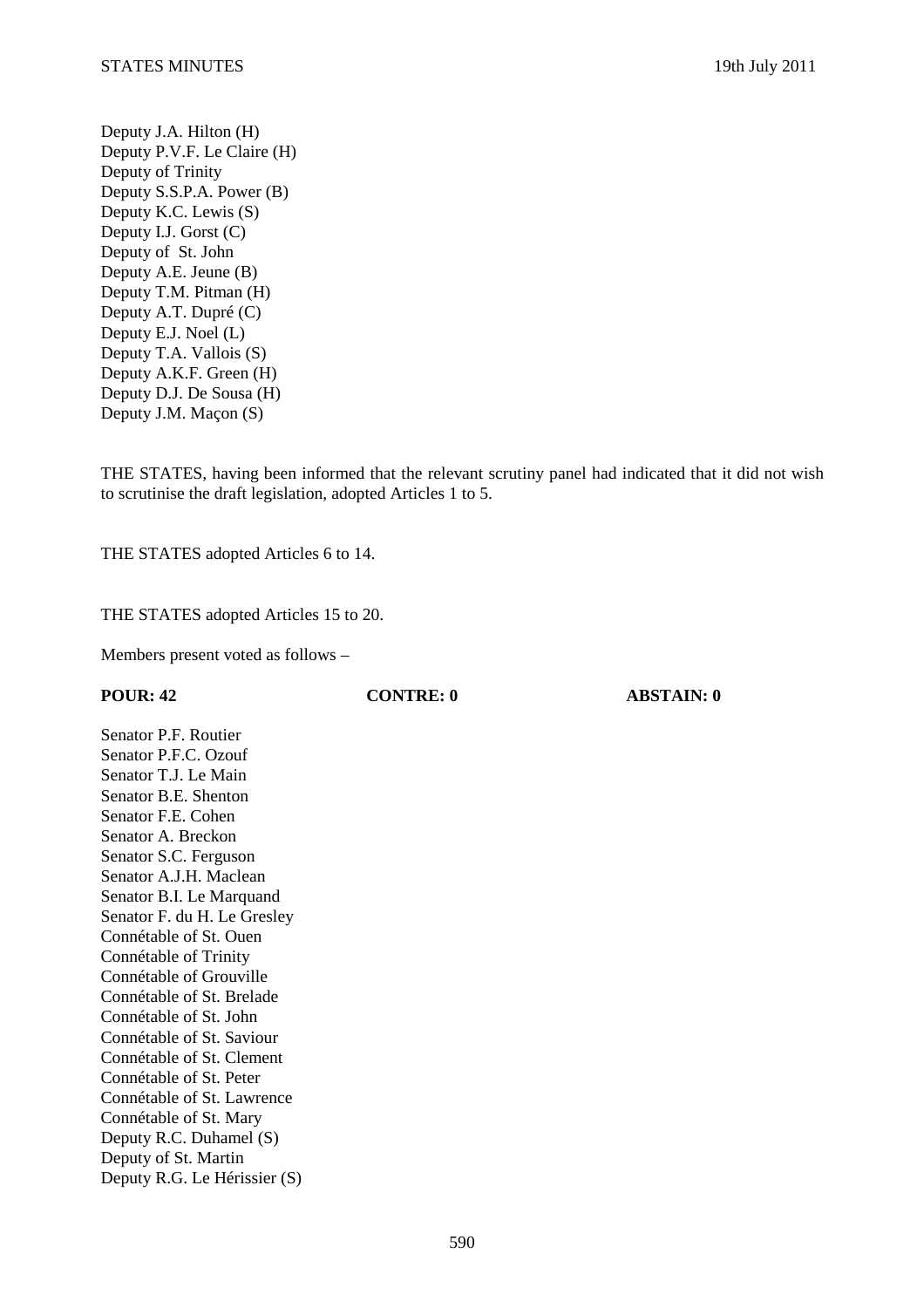Deputy J.B. Fox (H) Deputy J.A. Martin (H) Deputy G.P. Southern (H) Deputy of St. Ouen Deputy J.A. Hilton (H) Deputy P.V.F. Le Claire (H) Deputy S.S.P.A. Power (B) Deputy K.C. Lewis (S) Deputy I.J. Gorst (C) Deputy of St. John Deputy M. Tadier (B) Deputy A.E. Jeune (B) Deputy T.M. Pitman (H) Deputy A.T. Dupré (C) Deputy T.A. Vallois (S) Deputy M.R. Higgins (H) Deputy A.K.F. Green (H) Deputy D.J. De Sousa (H) Deputy J.M. Maçon (S)

THE STATES adopted Articles 21 to 35 and the Schedule.

THE STATES, subject to the sanction of Her Most Excellent Majesty in Council, adopted a Law entitled the Fire and Rescue Service (Jersey) Law 201-.

Members present voted as follows –

**POUR: 45 CONTRE: 0 ABSTAIN: 0** 

Senator P.F. Routier Senator P.F.C. Ozouf Senator T.J. Le Main Senator B.E. Shenton Senator F.E. Cohen Senator A. Breckon Senator S.C. Ferguson Senator A.J.H. Maclean Senator B.I. Le Marquand Senator F. du H. Le Gresley Connétable of St. Ouen Connétable of St. Helier Connétable of Trinity Connétable of Grouville Connétable of St. Brelade Connétable of St. John Connétable of St. Saviour Connétable of St. Clement Connétable of St. Peter Connétable of St. Lawrence Connétable of St. Mary Deputy R.C. Duhamel (S) Deputy of St. Martin